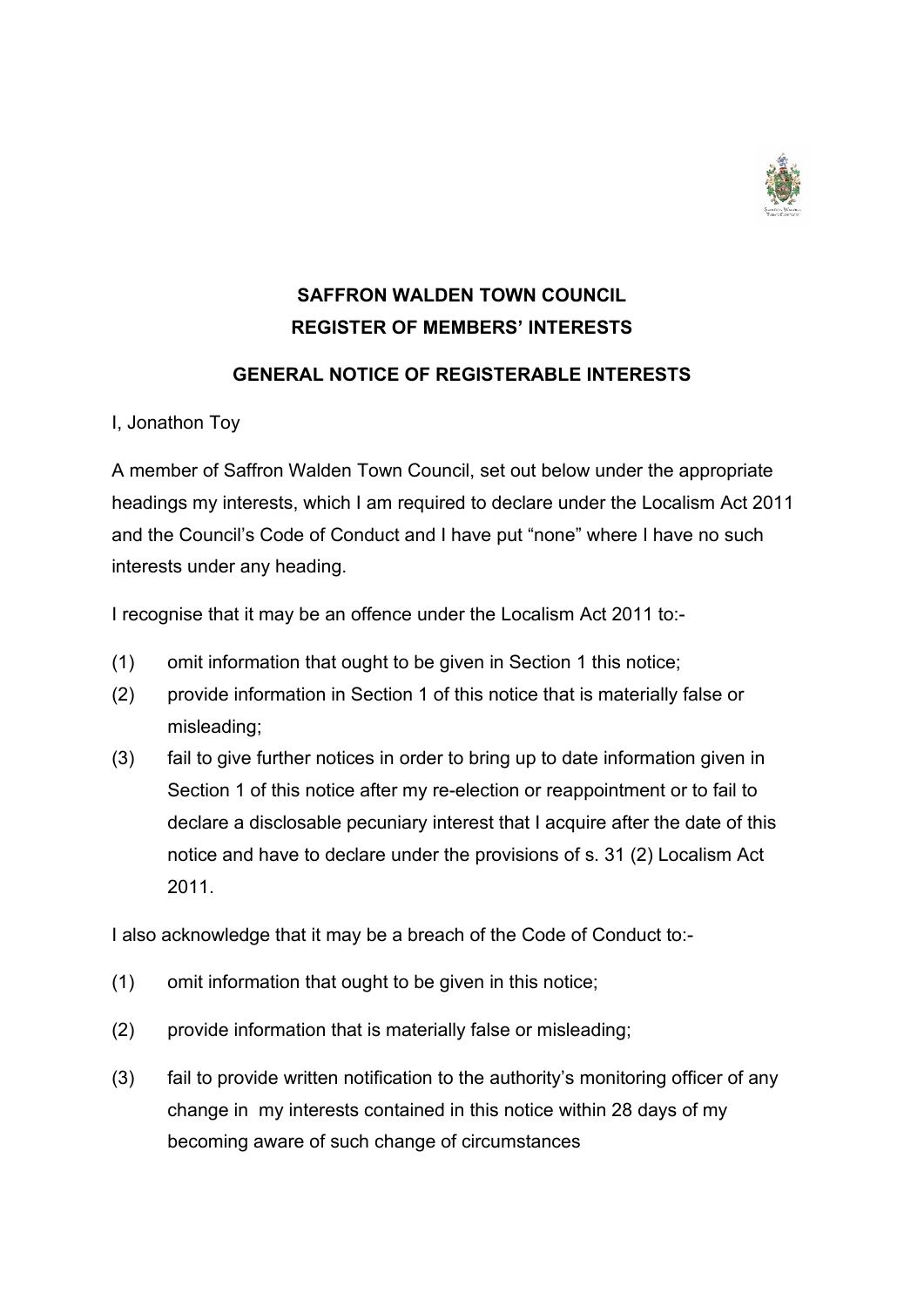| <b>Section 1 - Disclosable Pecuniary</b>     |                                     |
|----------------------------------------------|-------------------------------------|
| <b>Interests</b>                             |                                     |
| (Members are required to register not        |                                     |
| only their own interests under this          |                                     |
| heading but also those of their husband      |                                     |
| or wife, civil partner or of any person      |                                     |
| with whom they are living as if husband      |                                     |
| and wife or as civil partners when such      |                                     |
| interests are known by them)                 |                                     |
| 1. Any employment, office, trade,            | I am employed by Warwickshire       |
| profession or vocation carried on for profit | <b>County Council and Service</b>   |
| or gain                                      | <b>Manage for Trading Standards</b> |
|                                              | and Community Safety. This role     |
|                                              | has no direct relationship with     |
|                                              | <b>SWTC</b>                         |
| 2. Any payment or provision of any           | none                                |
| financial benefit (other than from the       |                                     |
| relevant authority) made or provided within  |                                     |
| the relevant period in respect of any        |                                     |
| expenses incurred by you in carrying out     |                                     |
| your duties as a member or towards your      |                                     |
| election expenses. This includes any         |                                     |
| payment or financial benefit from a trade    |                                     |
| union within the meaning of the Trade        |                                     |
| <b>Union and Labour Relations</b>            |                                     |
| (Consolidation) Act 1992                     |                                     |
| 3. Any contract which is made between the    | none                                |
| relevant person (or a body in which the      |                                     |
| relevant person has a beneficial interest)   |                                     |
| and the relevant authority under which       |                                     |
| goods or services are to be provided or      |                                     |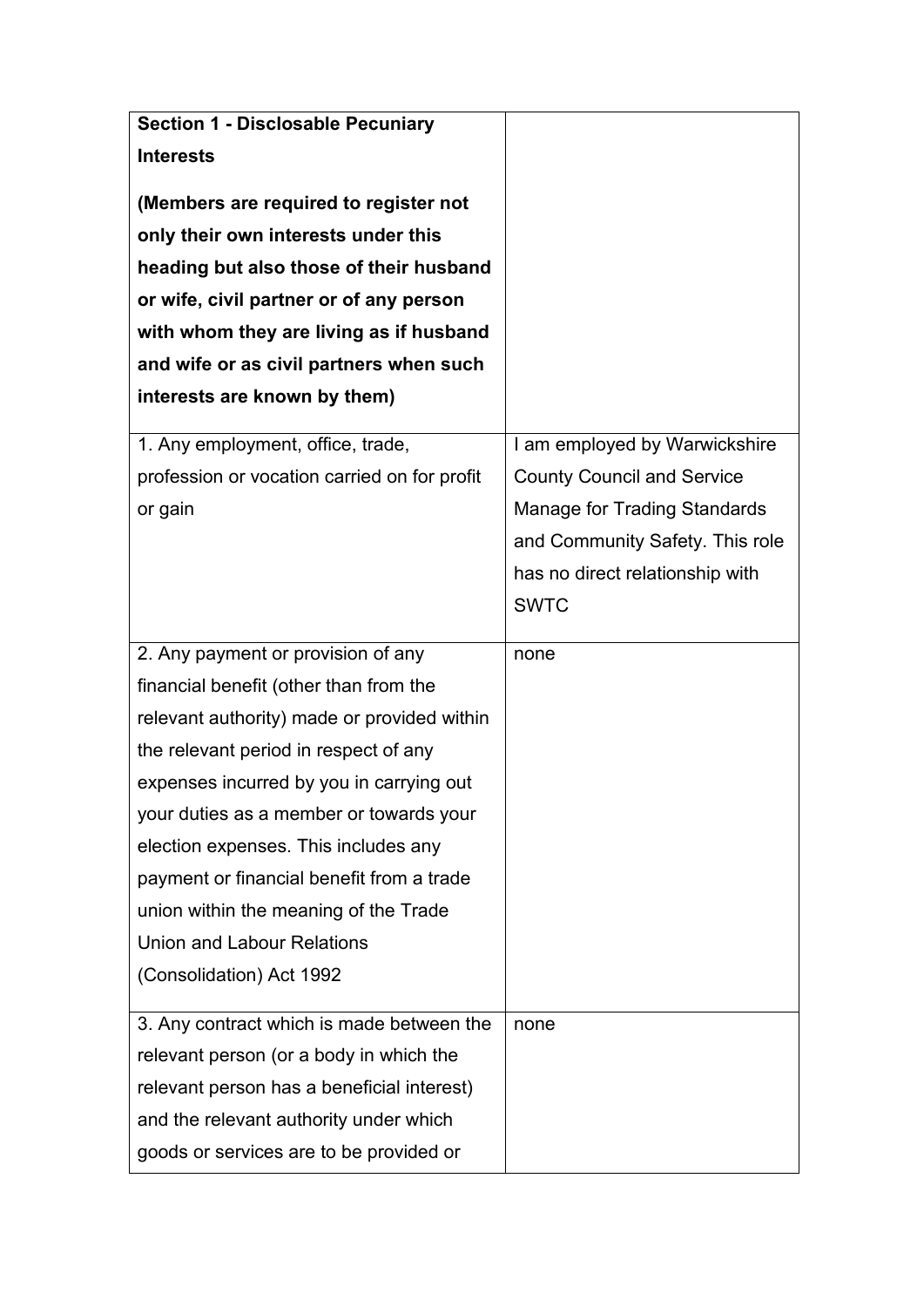| none |
|------|
|      |
|      |
| none |
|      |
|      |
| none |
|      |
|      |
|      |
|      |
| none |
|      |
|      |
|      |
|      |
|      |
|      |
|      |
|      |
|      |
|      |
|      |
|      |
|      |
|      |
|      |
|      |